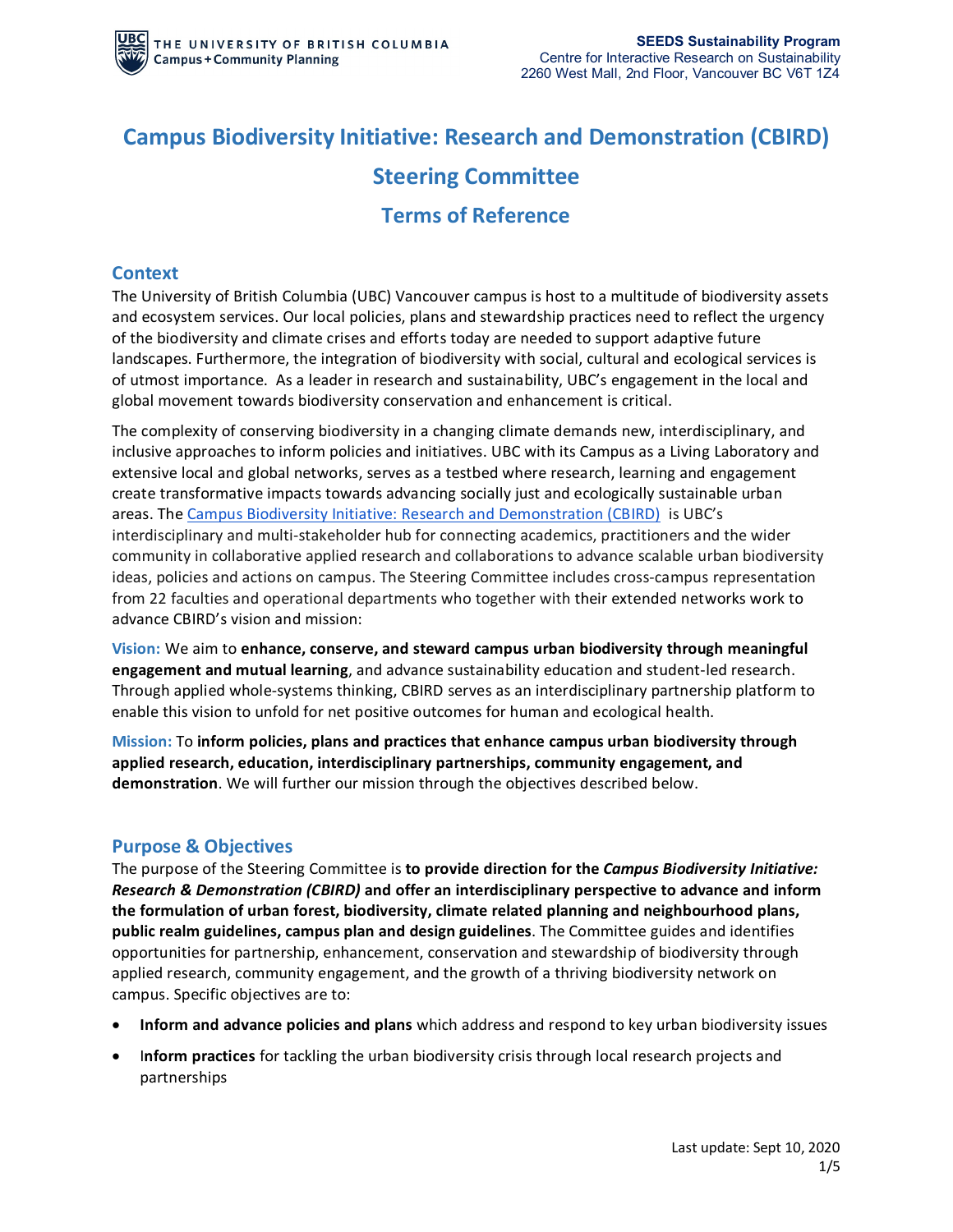- Create **applied student research and impactful learning opportunities** and **interdisciplinary partnerships** that utilize the Campus as Living Laboratory
- **Cultivate biodiversity stewards** through increasing public awareness and knowledge, demonstration projects, citizen science and biodiversity celebrations
- **Strengthen UBC's leadership** in urban biodiversity conservation and stewardship considering future climate conditions

## **Scope of Work & Responsibilities**

The Steering Committee will be responsible for providing advisory guidance to advance CBIRD mission and achieve our vision to **enhance, conserve, and steward campus urban biodiversity at UBC**. Responsibilities include:

- Advance CBIRD mission and priorities to enhance biodiversity on campus through interdisciplinary collaboration.
- Provide interdisciplinary expertise and guidance on the formulation of urban forest and biodiversity policy and planning work.
- Identify gaps and opportunities in the various urban biodiversity projects and research areas, and identify the researchers and collaborations who could fill these gaps.
- Provide feedback on projects and initiatives throughout the year electronically and through quarterly meetings.
- Plan and support implementation of project actions, review success and progress.
- Promote the communication of outcomes from research and other collaborative work undertaken.

## **Key Focus Areas & Deliverables**

- **Research Collaborations:** Inform student-led research and other collaborations that baseline, monitor and identify key threats to urban biodiversity, and demonstrate the critical value of biodiversity to ecological and human health.
- **Policy and Plans:** Integrate urban biodiversity goals into current and emerging urban forestry, biodiversity, climate related plans, policies and frameworks, and neighbourhood plans and guidelines.
- **Education, Engagement & Demonstration:** Increase community awareness, knowledge and engagement in urban biodiversity to demonstrate UBC's leadership and cultivate biodiversity stewards.

## **Meeting Frequency & Procedures**

- The Steering Committee will meet quarterly for 60 to 90 minutes. An agenda will be prepared by the Chairs. When a member is unable to attend, we request they send an alternate representative from their unit.
- The Core Team will meet monthly for 1 hour. An agenda will be prepared by the SEEDS representative.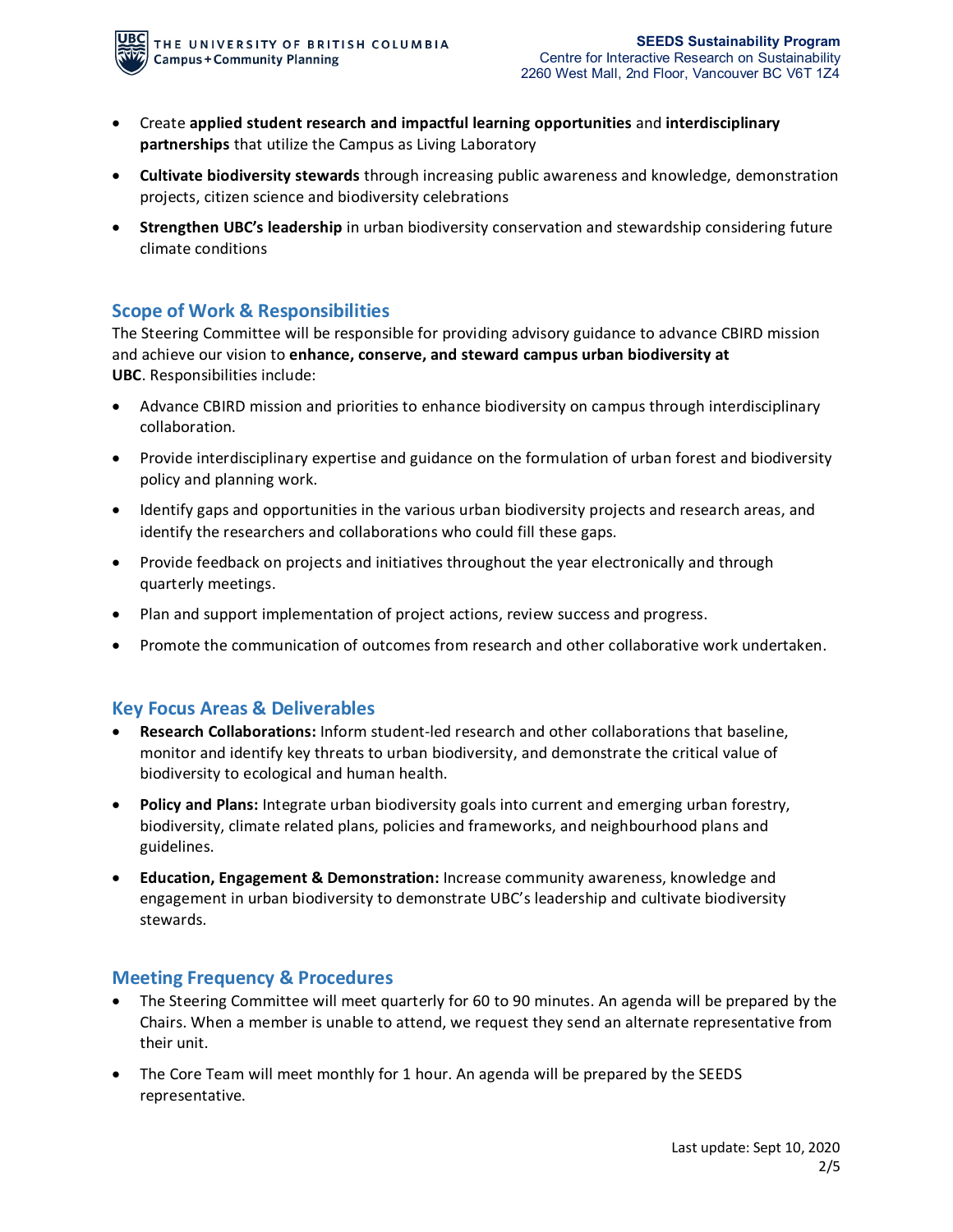

• Action Teams will meet monthly for 1 hour or as needed to support the implementation of CBIRD actions.

#### **Reporting**

Ongoing progress reporting and consultation will be given to relevant committees and project teams, including:

- **Steering Committees:** Public Realm, Climate Crisis in Urban Biodiversity (CCUB), UBC Food Systems Project (UBCFSP)
- **Project Teams**: Campus Vision 2050, Green Building Action Plan, Climate Action Plan 2030, Wellbeing Strategic Support Team

#### **CBIRD Governance Structure**

CBIRD is comprised of a radially organized governance structure, including unique roles and responsibilities:

#### INITIATIVE ROLES & RESPONSIBILITIES

| Role                                                                                                            | <b>Responsibilities</b>                                                                                                                                                                                                                                                         | <b>Time Commitment</b>                                                          |
|-----------------------------------------------------------------------------------------------------------------|---------------------------------------------------------------------------------------------------------------------------------------------------------------------------------------------------------------------------------------------------------------------------------|---------------------------------------------------------------------------------|
| <b>Steering Committee</b>                                                                                       |                                                                                                                                                                                                                                                                                 |                                                                                 |
| Provides strategic and<br>advisory guidance to<br>advance CBIRD mission and<br>priorities                       | Interdisciplinary expertise and guidance on<br>$\bullet$<br>formulation of urban biodiversity, forestry and<br>climate related planning and practices<br>Feedback on strategic priorities, initiative<br>٠<br>progression, and promoting the communication of<br>outcomes.      | ~Quarterly meetings<br>(60-90 mins)                                             |
| <b>Core Team</b>                                                                                                |                                                                                                                                                                                                                                                                                 |                                                                                 |
| Supports CBIRD related<br>strategic planning,<br>facilitation,<br>implementation, evaluation<br>and focus areas | Lead strategic planning and operationalization of<br>$\bullet$<br>focus areas.<br>Participate in a variety of committees and working<br>٠<br>groups.<br>Inform and engage others about the work of the<br>$\bullet$<br>Committee and link to the community and<br>stakeholders. | ~Monthly meetings<br>$(60 \text{ mins})$<br>~4 hrs/ mth doc<br>review           |
| <b>Action Teams</b>                                                                                             |                                                                                                                                                                                                                                                                                 |                                                                                 |
| Supports implementation<br>of CBIRD priorities through<br>engaged expertise                                     | Engaged experts from the Steering Committee are<br>$\bullet$<br>responsible for the scoping, development of content<br>and research contributions to advance priorities.<br>New Action Teams will be recommended based on<br>٠<br>priorities.                                   | ~Monthly meetings<br>$(60 \text{ mins})$<br>~2 hours/mth for<br>document review |
| <b>Advisory Members</b>                                                                                         |                                                                                                                                                                                                                                                                                 |                                                                                 |
| Provides supportive role in<br>content and/or context<br>experience to the initiative                           | Be informed about the committee's mandate and<br>$\bullet$<br>initiatives.<br>Review communications, documents and provide<br>$\bullet$<br>feedback and recommendations as appropriate.                                                                                         | ~Variable -<br>stakeholder and<br>project specific                              |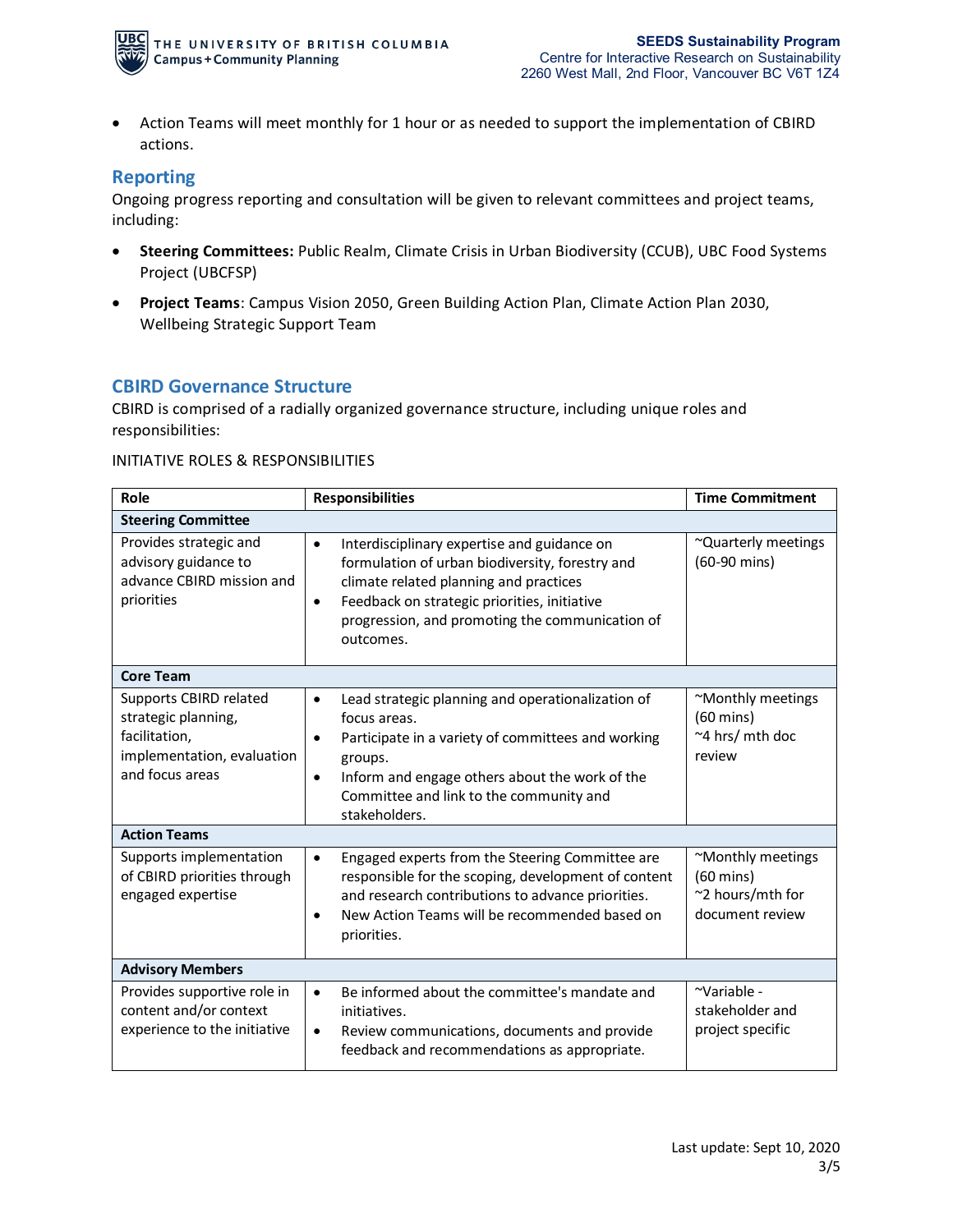

## **Steering Committee Composition**

Co-Chairs:

- Campus + Community Planning: **John Madden** | Director, Sustainability & Engineering
- Campus + Community Planning: **Liska Richer** | Manager, SEEDS Sustainability Program, Community Development

Members:

- Botanical Garden & Centre for Plant Research: **Tara Moreau** | Associate Director, Sustainability & Community Programs
- Botanical Garden & Centre for Plant Research: **Douglas Justice** | Associate Director, Horticulture & Collections
- Building Operations: **Jeff Nulty** | Municipal Landscape Architect
- Campus + Community Planning: **Dean Gregory** | Landscape Architect, Planning & Design
- Campus + Community Planning: **Emma Luker** | Planning Analyst, Sustainability and Engineering
- Campus + Community Planning: **Laura Arango** | Applied Research Coordinator, Climate Crisis in Urban Biodiversity (CCUB), SEEDS Sustainability Program, Community Development
- Campus + Community Planning: **Penny Martyn** | Manager, Green Buildings, Sustainability and Engineering
- Campus + Community Planning: **incoming**| Projects Coordinator, SEEDS Sustainability Program, Community Development | Sustainability & Engineering
- Centre for Sustainable Food Systems at UBC Farm: **Hannah Wittman**| Academic Director, & Professor, Faculty of Land and Food Systems (on sabbatical 19/20 year until June 30, 2020)
- Faculty of Applied Science: **Cynthia Girling** | Professor, School of Architecture and Landscape Architecture
- Faculty of Arts: **Loch Brown** | Instructor, Department of Geography
- Faculty of Forestry: **Stephen Sheppard** Director, Collaborative for Advanced Landscape Planning (CALP)| Professor, Urban Forestry
- Faculty of Forestry: **Peter Arcese** | Forest Renewal BC Chair (FRBC) in Conservation Biology |Co-Director of the Centre for Applied Conservation Research in the Faculty of Forestry
- Faculty of Forestry: **Susan Day** | Program Director for Bachelor of Urban Forestry | Professor, Urban Forestry
- Faculty of Forestry: **Tahia Devisscher**, PostDoc in Forest Resources Management | Instructor, Urban Forestry
- Faculty of Forestry: **Cindy Zhaohua Chen**, Urban Forestry Program Coordinator | Research Analyst, Collaborative for Advanced Landscape Planning | PhD Candidate, Urban Forestry
- Faculty of Science: **Santokh Singh** | Professor of Teaching, Botany
- Faculty of Land and Food Systems: **Matthew Mitchell**, Research Associate, Centre for Sustainable Food Systems
- Student at Large: **Nick Mantegna**, Undergraduate Student, Faculty of Forestry